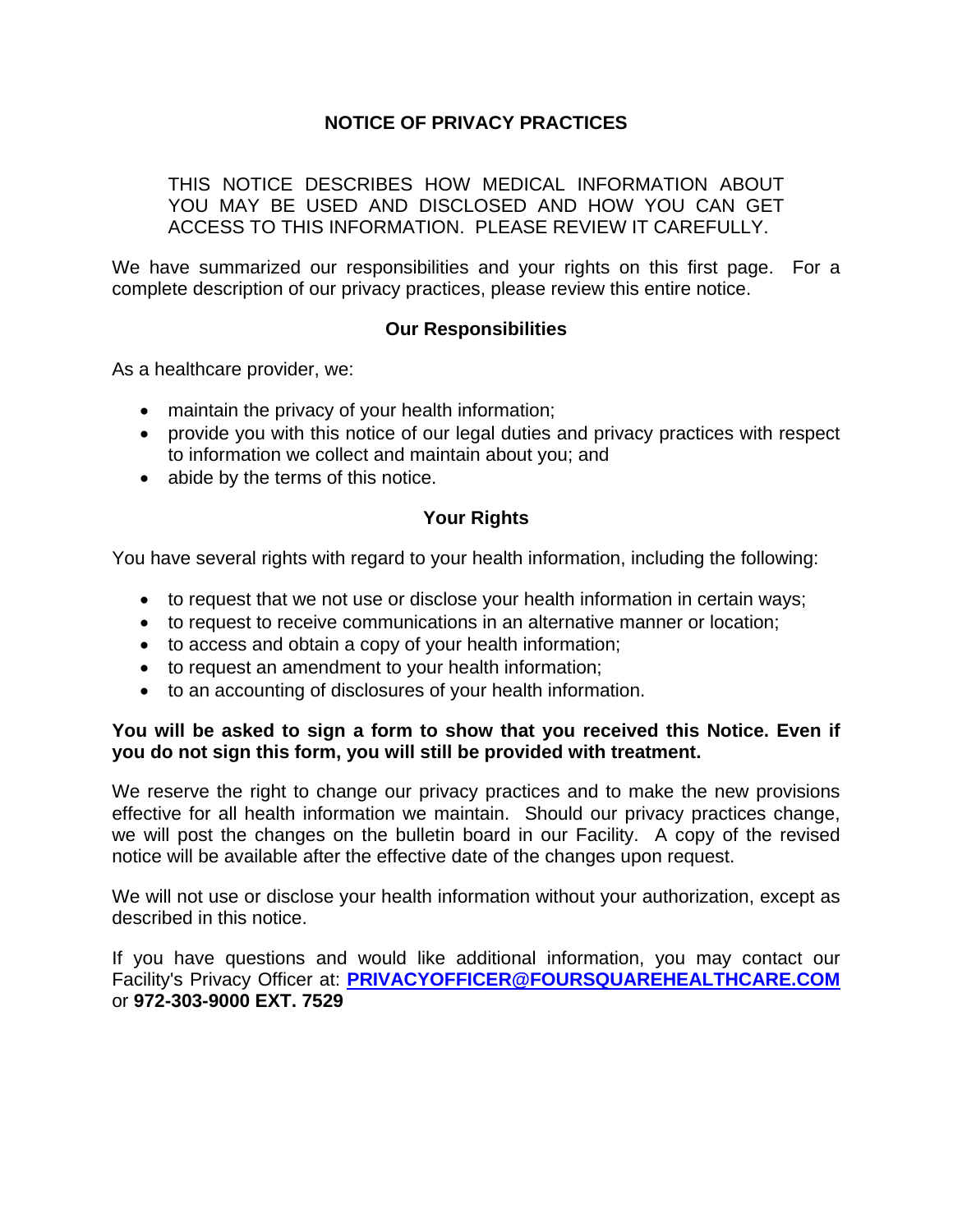# **Understanding Your Health Record/Information**

Your health or medical record contains information about your symptoms, examination, and test results, diagnoses, treatment, and a plan for future care and treatment. It serves as:

- a basis for planning your care and treatment;
- a means of communication among the many health professionals who contribute to your care;
- a legal document describing the care you received;
- a means by which you or a third-party payer can verify that services billed were actually provided;
- a tool in educating health professionals;
- a source of data for medical research;
- a source of information for public health officials who oversee the delivery of health care in the United States;
- a source of data for facility planning and marketing; and
- a tool with which we can assess and continually work to improve the care we render and the outcomes we achieve.

Understanding what is in your record and how your health information is used helps you to:

- ensure its accuracy;
- better understand who, what, where, and why others may access your health information; and
- make more informed decisions when authorizing disclosure to others.

# **How We Will Use or Disclose Your Health Information**

- 1. **Treatment:** We will use or disclose your health information for treatment purposes, including for the treatment activities of other healthcare providers. For example, information obtained by a nurse, physician, or other member of your healthcare team will be recorded in your record and used to determine the course of treatment that should work best for you.
- 2. **Payment:** We will use or disclose your health information for payment including for the payment activities of other healthcare providers or payers. For example, a bill may be sent to you or a third-party payer, including Medicare or Medicaid. The information on or accompanying the bill may include information that identifies you, as well as your diagnosis, procedures, and supplies used.
- 3. **Health Care Operations:** We will use or disclose your health information for our regular health operations. For example, members of the medical staff, the risk of quality improvement manager, or members of the quality improvement team may use information in your health record to access the care and outcomes in you in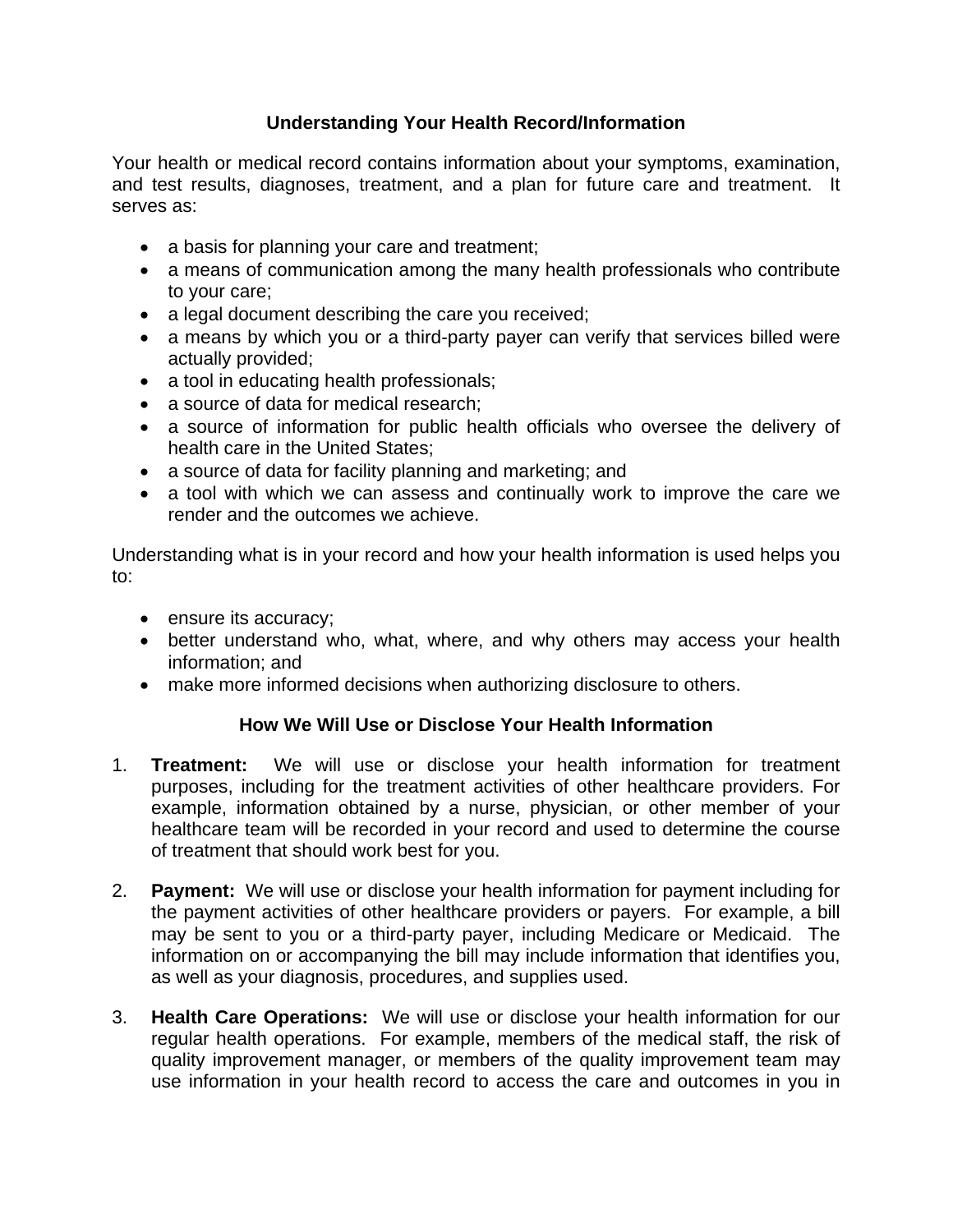your case and other like it. This information will then be used in effort to continually improve the quality and effectiveness of the health care services we provide.

In addition, we will disclose your health information for certain health care operations of other entities. However, we will only disclose your information under the following conditions: (a) the other entity must have, or have had in the past, a relationship with you; (b) the health information uses or disclosed must relate to that other entity's relationship with you; and (c) the disclosure must only be for one of the following purposes: (i) quality assessment and improvement activities; (ii) population-based activities relating to improving health or reducing health care costs; (iii) case management and care coordination; (iv) conducting training programs; (v) accreditation, licensing, or credentialing activities; or (vi) health care fraud and abuse detection or compliance.

- 4. **Business Associates:** There are some services provided in our organization through the use of outside people and entities. Examples of these "business associates" include our accountants, consultants and attorneys. We may disclose your health information to our business associates so that they can perform the job we've asked them to do. To protect your health information, however, we require the business associates to appropriately safeguard your information.
- 5. **Directory:** Unless you notify us that you object, we may use your name, location in the Facility, general condition, and religious affiliation for directory purposes. This information may be provided to members of the clergy and, except for religious affiliation, to other people who ask for you by name. We may also use your name on a nameplate next to or on your door in order to identify you room, unless you notify us that you object.
- 6. **Notification:** We may use or disclose information to notify or assist in notifying a family member, and general condition. If we are unable to reach your family member or personal representative, then we may leave a message for them at the phone number that they have provided us, e.g., on an answering machine.
- 7. **Communication with Family:** We may disclose to a family member, other relative, close personal friend or any other person involved in your health care, health information relevant to that person's involvement in your case or payment related to your care.
- 8. **Research:** We may disclose information to researchers when certain conditions have been met.
- 9. **Transfer of Information at Death:** We may disclose health information to funeral directors, medical examiners, and coroners to carry out their duties consistent with applicable law.
- 10. **Organ Procurement Organization:** Consistent with applicable law, we may disclose health information to organ procurement organizations or other entities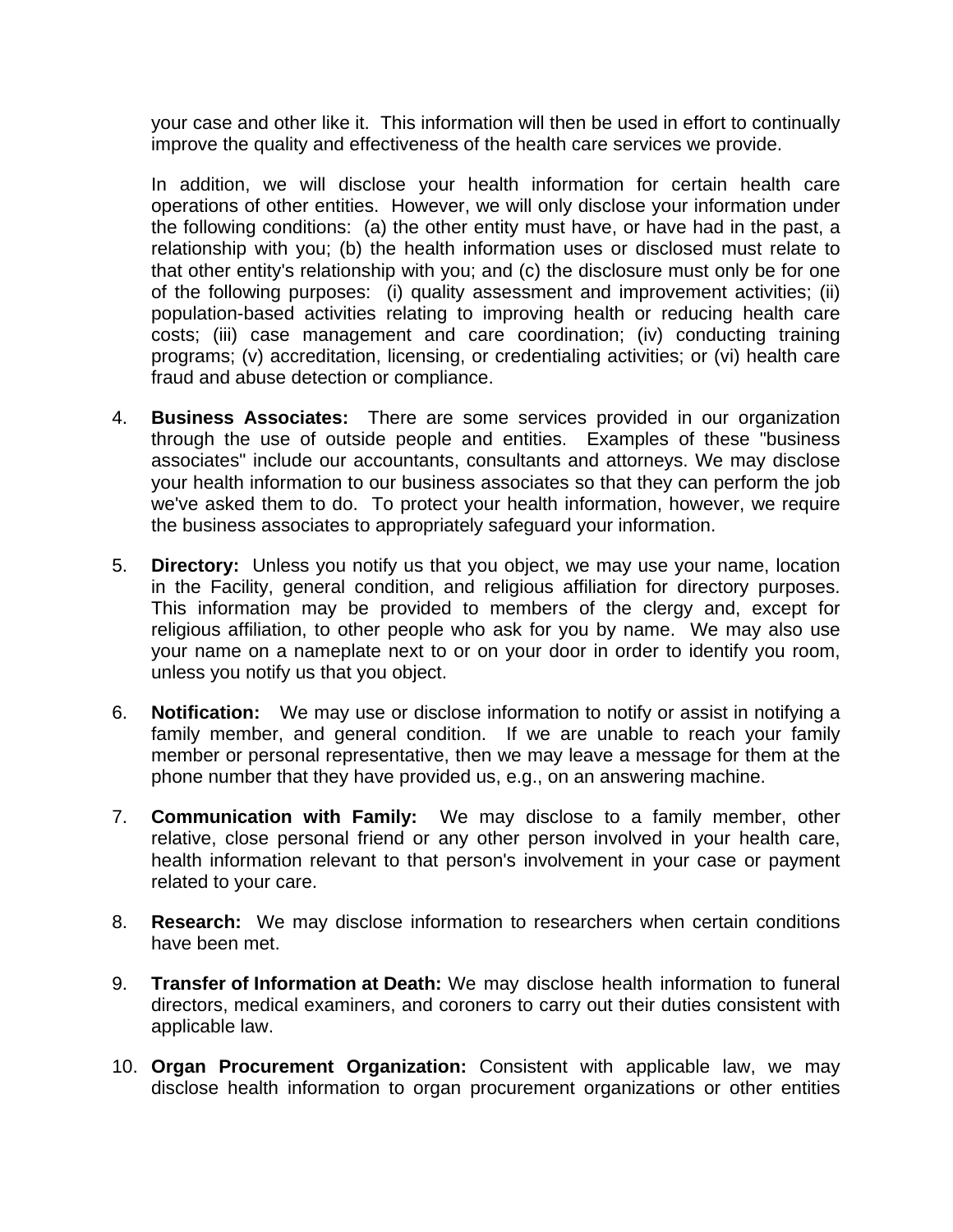engaged in the procurement, banking, or transplantation of organs for the purpose of tissue donation and transplant.

- 11. **Marketing:** We may contact you regarding your treatment, to coordinate your care, or to direct or recommend alternative treatments, therapies, healthcare providers or settings. In addition, we may contact you to describe a health-related product or service that may helpful to you, and the payment for such product services.
- 12. **Fund Raising:** We may contact you as part of a fund-raising effort.
- 13. **Food and Drug Administration (FDA):** We may disclose to the FDA, or to a person or entity subject to the jurisdiction of the FDA, health information relative to adverse events with respect to food, supplements, product and product defects, or post marketing surveillance information to enable product recalls, repairs, and replacement.
- 14. **Workers Compensation:** We may disclose health information to the extent authorized by and to the extent necessary to comply with laws relating to workers compensation or other similar programs established by law.
- 15. **Public Health:** As required by law, we may disclose your health information to public health or legal authorities charged with preventing or controlling disease, injury, or disability.
- 16. **Lawsuits and Other Legal Proceedings:** We may disclose health information in response to a court or administrative order, subpoena, discovery request or other lawful process.
- 17. **Correctional Institution:** Should you be an inmate of a correctional institution, we may disclose to the institution or agents thereof health information necessary for your health and the health and safety of other individuals.
- 18. **Law Enforcement:** We may disclose health information for law enforcement purposes as required by law or in response to a valid subpoena.
- 19. **Reports:** Federal law makes provision for your health information to be released to an appropriate health oversight agency, public health authority or attorney, provided that a work force member or business associate believes in good faith that we have engaged in unlawful conduct or have otherwise violated professional or clinical standards and are potentially endangering one or more patients, workers, or the public.
- 20. **Specialized Government Functions:** Under certain circumstances, we may disclose health information for certain military and veteran activities, including eligibility determinations and when deemed necessary by military command authorities; for national security and intelligence activities; and to help provide services for the President of the United States and others.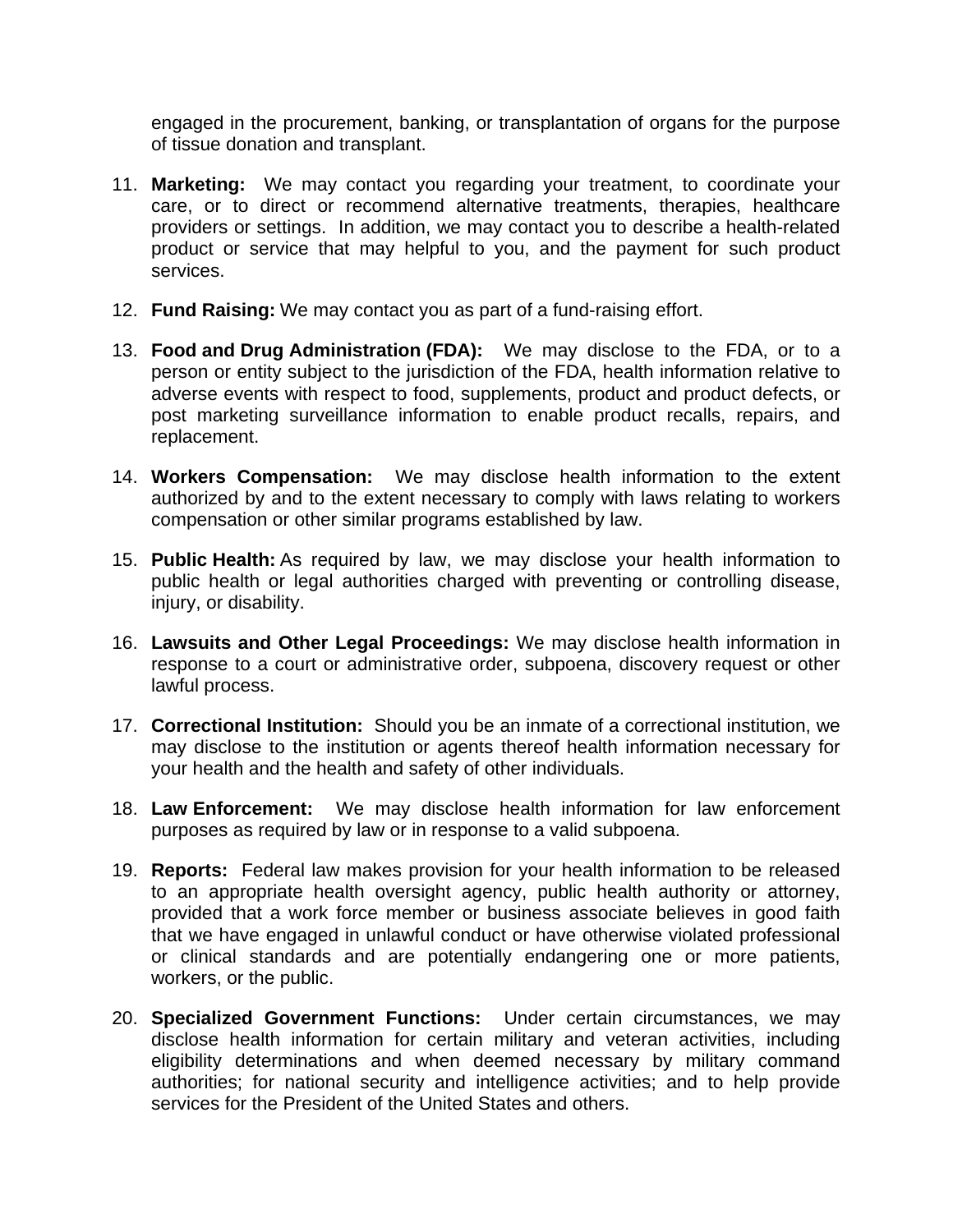21. **Authorization Required:** The HIPAA privacy rule requires that we advise you that without an authorization, we will not use or disclose psychotherapy notes (with limited exceptions), use your health information for marketing of health-related goods and services offered by a third party for which we are offered or receive remuneration, or sell your health information.

## **Your Health Information Rights**

Although your health record is the physical property of the Facility, the information in your health record belongs to you. You have the following rights:

- *Restriction Requests:* If you paid out of pocket (in other words, if you requested that we not bill your health plan) in full for a specific item or service, you have the right to ask that your health information with respect to that item or service not be disclosed to a health plan for purposes of payment or health care operations and we will honor that request.
- You may request that we not use or disclose your health information for a particular reason related to treatment, payment, the Facility's general health care operations, and/or to a particular family member, other relative or close personal friend. We ask that such requests be made in writing on a form provided by our Facility. Although we will consider your request with regard to the use of your health information, please be aware that we are under no obligation to accept it or to abide by it. We will abide by your request with regard to the disclosure of your clinical and personal records to anyone outside of the Facility, except in an emergency, if you are being transferred to another healthcare institution or the disclosure is required by law. For more information about this right, see 45 Code of Federal Regulations (C.F.R) 164.522(a).
- You have the right to review or obtain copies of your health information. Your request should be made in writing to our Privacy Officer. Contact information listed at the end of this notice. You may inspect your records within 24 hours of a request (excluding weekends and holidays) and may, after receipt of the records for inspection, purchase photocopies of all or any portion of the records, at a cost not to exceed the community standard, upon request and two workdays advance notice.
- If you believe that any health information in your record is incorrect or if you believe that important information is missing, you may request that we correct the existing information or add the missing information. Such requests must be made in writing and must provide a reason to support the amendment. We ask that you use the form provided by our Facility to make such requests. For a request form, please contact our Privacy Officer. For more information about this right, see 45 C.F.R 164.526.
- *Access to Electronic Records:* If your health information is maintained in an electronic medical record, you have the right to request that an electronic copy of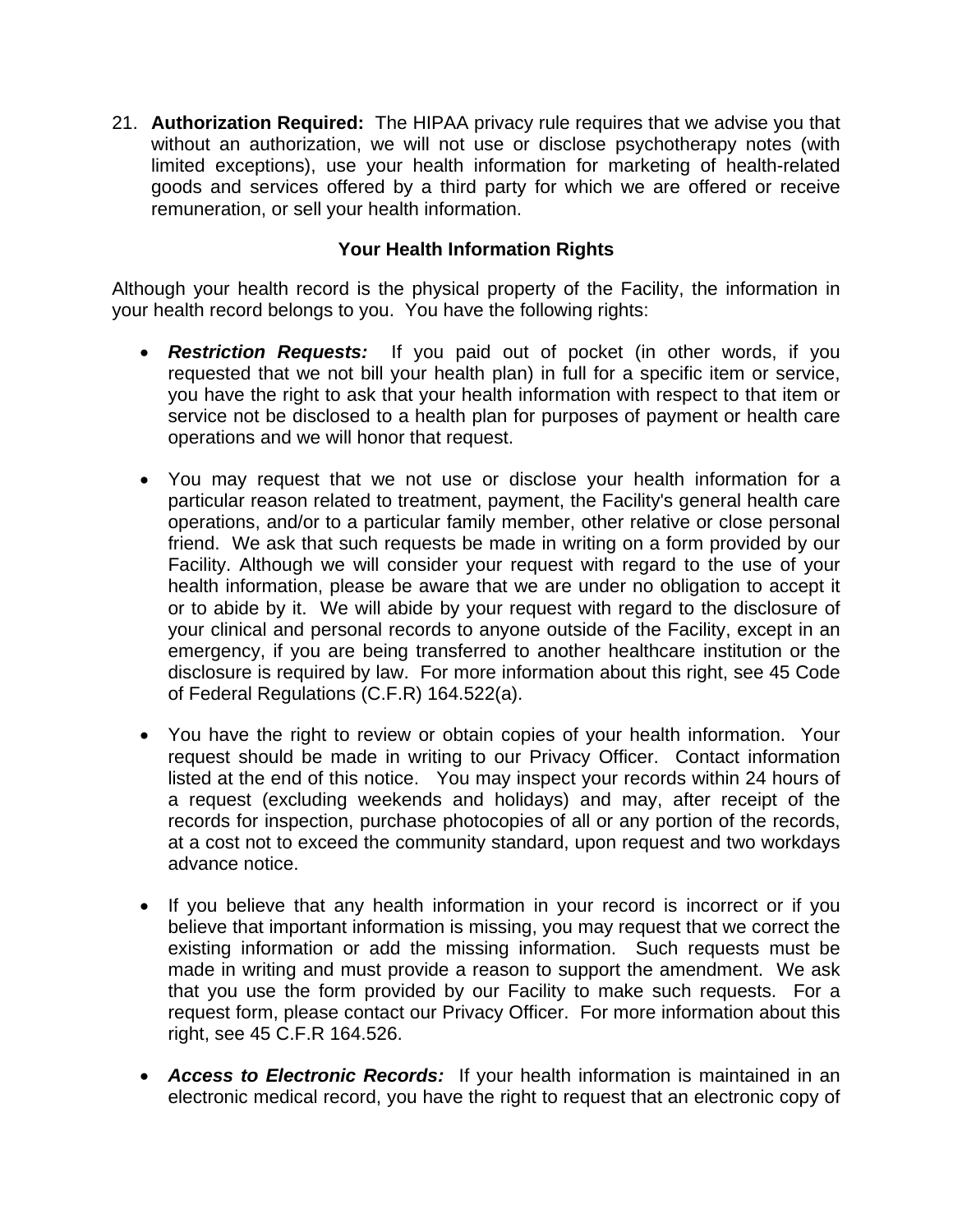your record be given to you or transmitted to another individual or entity. Your request must be made to our Privacy Officer. We will attempt to provide access to your health information in the form or format you request, if it is readily producible in such form or format. If the health information is not readily producible in the form or format you request, your record will be provided in either your standard electronic format, or if you do not want this format, in a readable hard copy form. We may charge you a reasonable cost-based fee for the cost of copying, postage, labor and supplies used in meeting your request.

- *Electronic Disclosure of PHI*: Your PHI may be stored and disclosed electronically. Except for disclosures to another covered entity for purposes of treatment, payment, health care operations or as otherwise authorized or required by law, we will not disclose your protected health information without an authorization from you for each disclosure.
- If you are dissatisfied with the manner in which, or the location where you are receiving communications from us that are related to your health information, you may request that we provide you with such information by alternative means or at alternative locations. We will attempt to accommodate all reasonable requests. For more information about this right, see 45 C.F.R 164.524.
- You may request that we provide you with a written accounting of all disclosures made by us during the time period for which you request (not to exceed 6 years). We ask that such requests be made in writing on a form provided by our Facility. Please note that an accounting will not apply to any of the following types of disclosures: disclosures made for reasons of treatment, payment, or health care operations; disclosures made to you or your legal representative, or any other individual involved with your care; disclosures to correctional institutions or law enforcement officials; and disclosures for national security purposes. You will not be charged for your first accounting request in any 12-month period. However, for any requests that you make thereafter, you will be charged a reasonable, cost-based fee. For more information about this right, see 45 C.F.R 164.528.
- Right to Notice of a Breach. You have the right to be notified upon a breach of any of your unsecured health information.
- You have the right to obtain a copy of our Notice of Privacy Practices upon request.
- You may revoke an authorization to use or disclose health information, except to the extent that action has already been taken. Such a request must be made in writing.